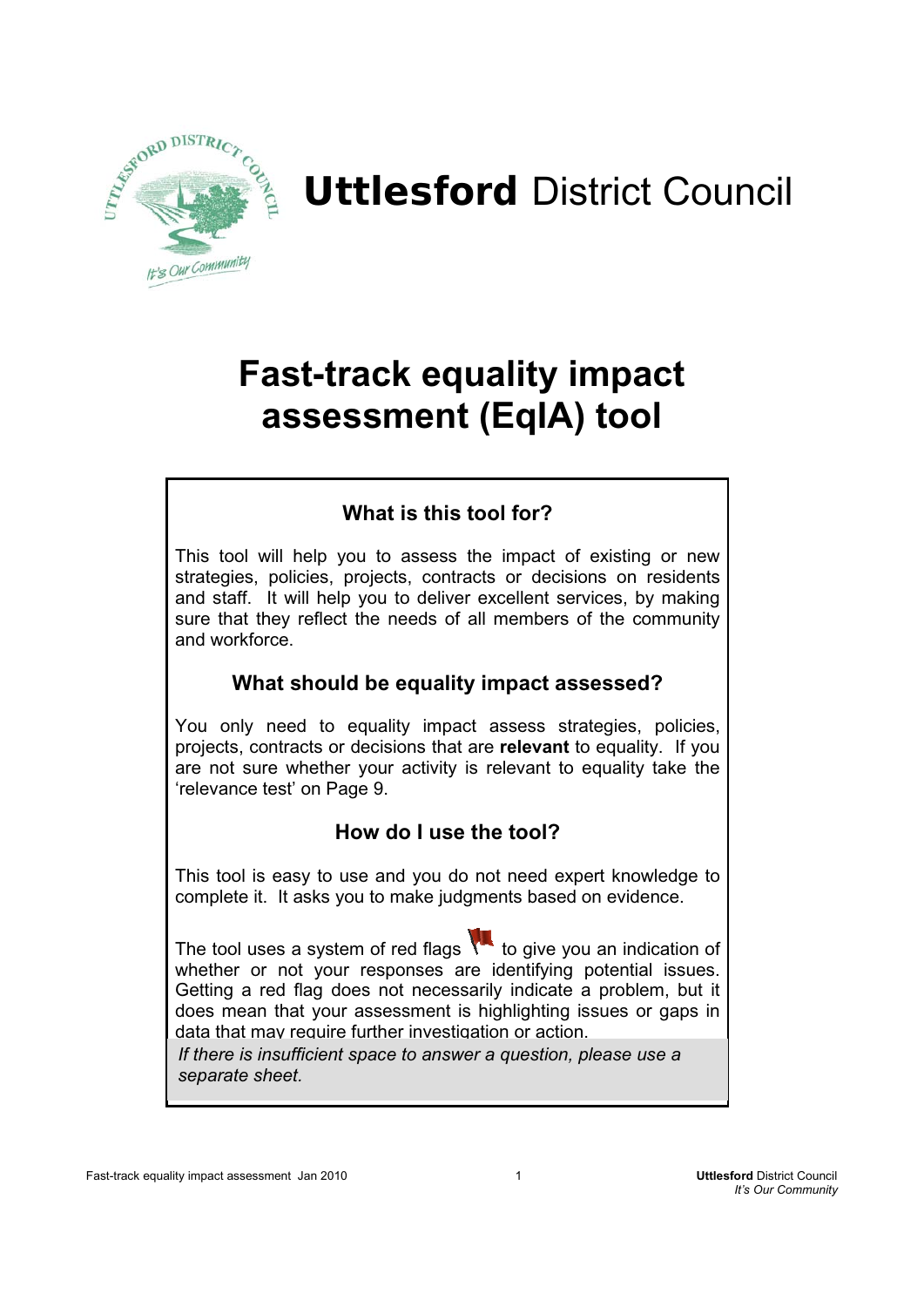|                | <b>General information</b>                                                                                           |                                                                                                                                                                                                  |  |  |
|----------------|----------------------------------------------------------------------------------------------------------------------|--------------------------------------------------------------------------------------------------------------------------------------------------------------------------------------------------|--|--|
| $\mathbf{1}$   | Name of strategy, policy, project,<br>contract or decision.                                                          | <b>Draft Uttlesford Tenancy Policy - November</b><br>2012                                                                                                                                        |  |  |
| $\overline{2}$ | What is the overall purpose of the<br>strategy, policy, project, contract or<br>decision?                            | To inform people how we will grant fixed term<br>tenancies on some Uttlesford Council's social<br>housing stock to meet local housing need                                                       |  |  |
| 3              | Who may be affected by the strategy,<br>policy, project, contract or decision?                                       | $\boldsymbol{\mathrm{X}}$<br>Prospective tenants and tenants                                                                                                                                     |  |  |
|                | Anyone who is being offered a<br>tenancy within Uttlesford Council's<br>social housing stock                         | <b>Staff</b><br>X                                                                                                                                                                                |  |  |
|                |                                                                                                                      | A specific client group/s e.g. linked by<br>geographical location, social<br>economic factors, age, disabilities,<br>gender, transgender, race, religion or<br>sexual orientation (please state) |  |  |
| $\overline{4}$ | Responsible department and Head of<br>Division.                                                                      | Department:<br><b>Housing Services</b><br>Head of Division:<br><b>Roz Millership</b>                                                                                                             |  |  |
| 5              | Are other departments or partners<br>involved in delivery of the strategy,<br>policy, project, contract or decision? | <b>No</b><br>$\mathbf{X}$<br>Yes (please state):                                                                                                                                                 |  |  |
|                | <b>Gathering performance data</b>                                                                                    |                                                                                                                                                                                                  |  |  |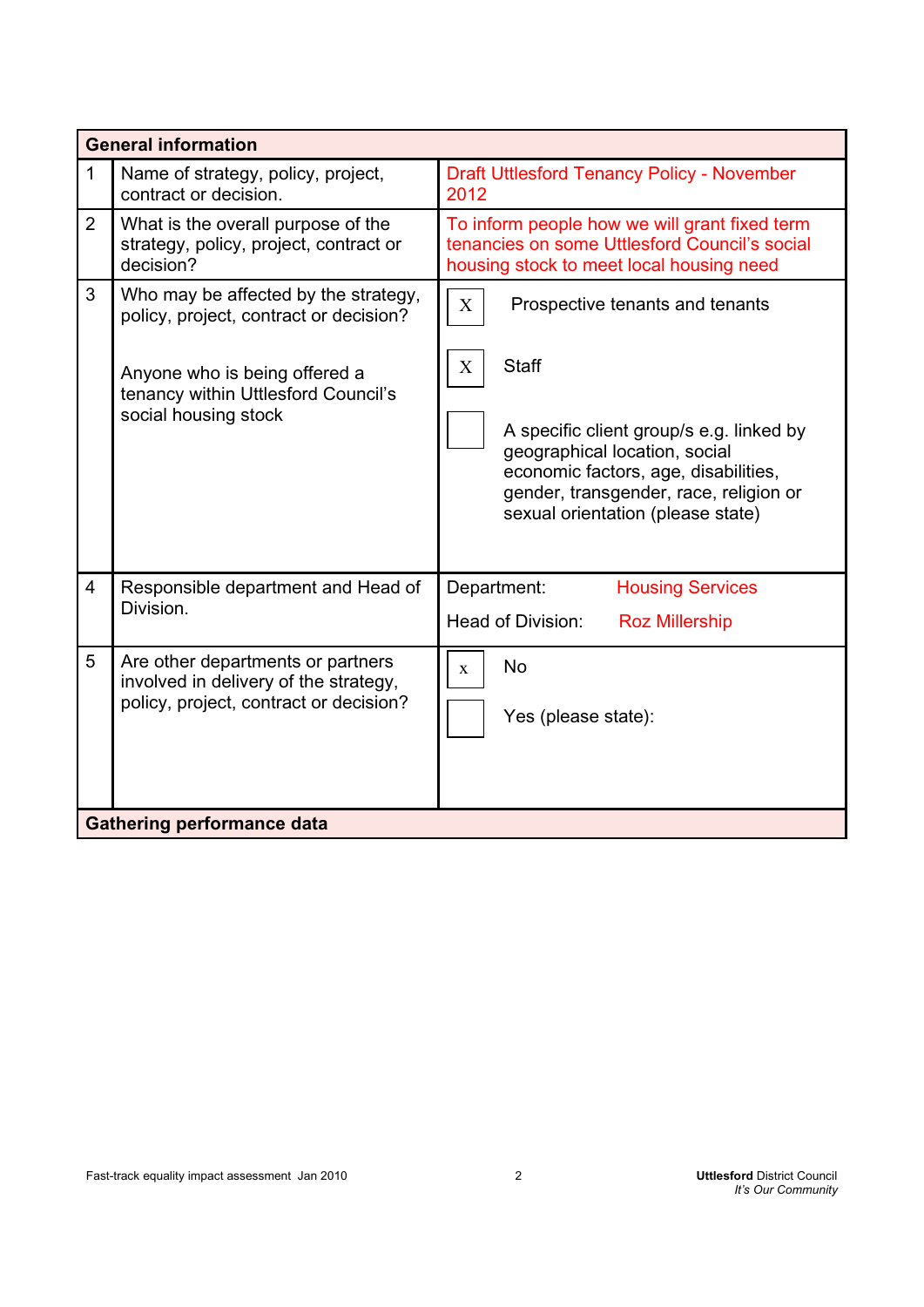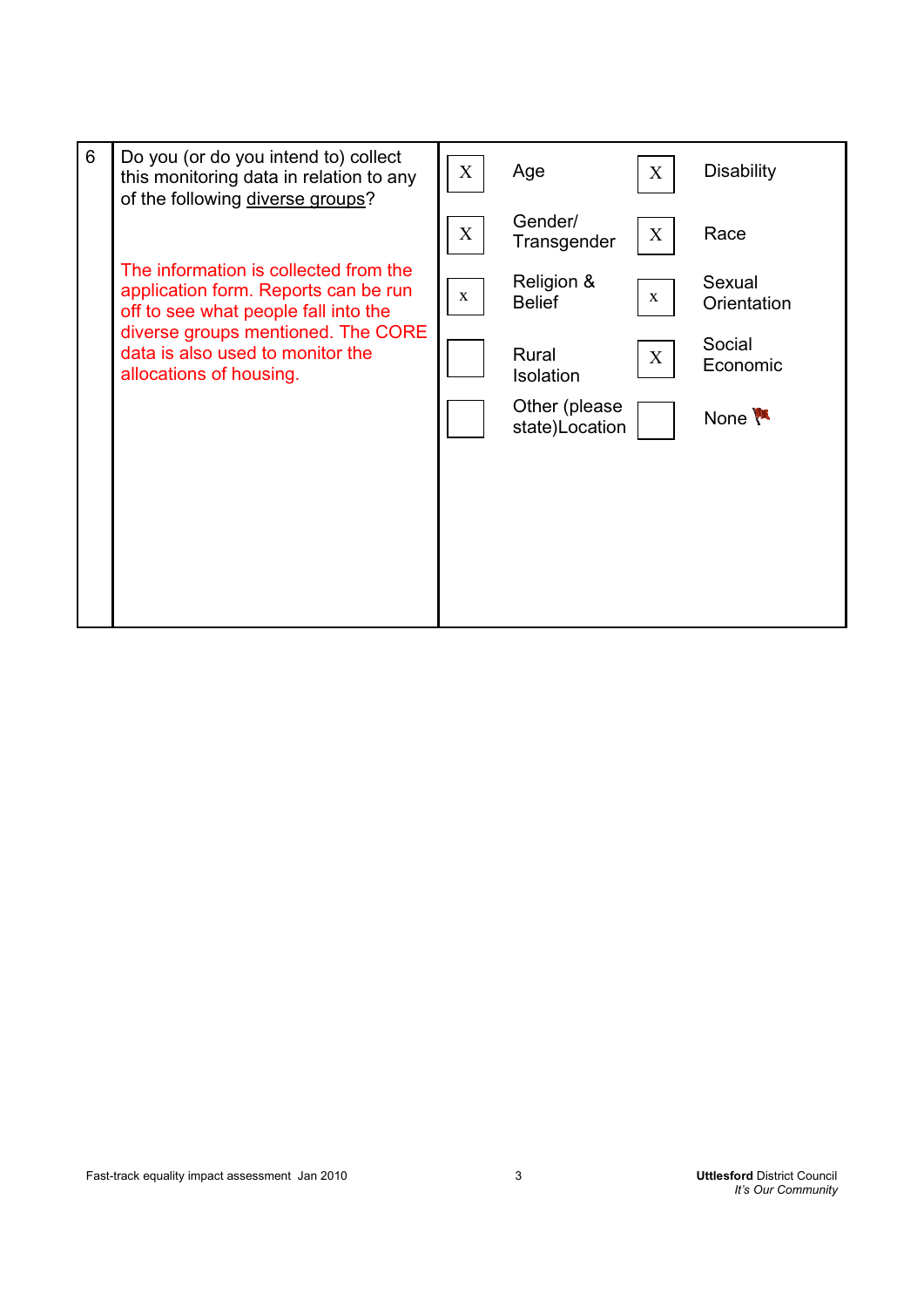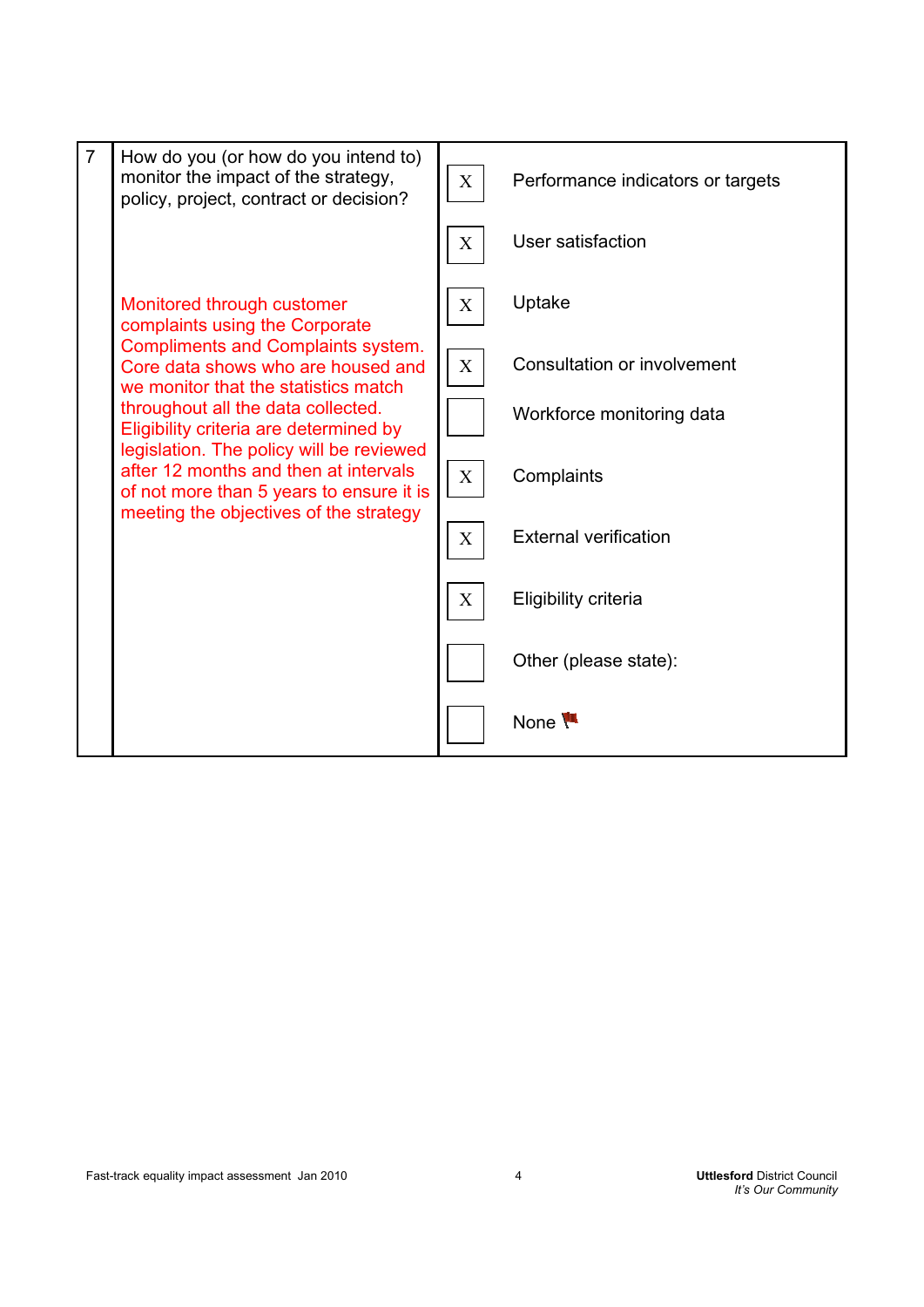|   | Analysing performance data                                                                                            |                |                                                                                                                                                                                                    |  |
|---|-----------------------------------------------------------------------------------------------------------------------|----------------|----------------------------------------------------------------------------------------------------------------------------------------------------------------------------------------------------|--|
| 8 | Consider the impact the strategy,<br>policy, project, contract or decision<br>has already achieved, measured by       |                | Yes <sup>*</sup>                                                                                                                                                                                   |  |
|   | the monitoring data you collect. Is the<br>same impact being achieved for<br>diverse groups as is being achieved      | $\mathbf{X}$   | $No*$                                                                                                                                                                                              |  |
|   | across the population or workforce as<br>a whole?                                                                     |                | Insufficient                                                                                                                                                                                       |  |
|   | The criteria for granting fixed term                                                                                  |                | Not applicable                                                                                                                                                                                     |  |
|   | tenancies will not be based on the<br>protected characteristics but on the<br>property type                           |                | *Please state your evidence for this, including<br>full document titles and dates of publication for<br>audit purposes. Where applicable please also<br>state the nature of any issues identified: |  |
|   |                                                                                                                       |                |                                                                                                                                                                                                    |  |
|   |                                                                                                                       |                |                                                                                                                                                                                                    |  |
| 9 | Is uptake of any services, benefits or<br>opportunities associated with the<br>strategy, policy, project, contract or |                | Yes <sup>*</sup>                                                                                                                                                                                   |  |
|   | decision generally representative of<br>diverse groups?                                                               | $\overline{X}$ | No <sup>*</sup>                                                                                                                                                                                    |  |
|   | The policy will not be representative of<br>all diverse groups but of certain                                         |                | Insufficient                                                                                                                                                                                       |  |
|   | families that meet the criteria for three<br>bedroom houses                                                           |                | Not applicable                                                                                                                                                                                     |  |
|   |                                                                                                                       |                | *Please state your evidence for this, including<br>full document titles and dates of publication for<br>audit purposes. Where applicable please also<br>state the nature of any issues identified: |  |
|   |                                                                                                                       |                |                                                                                                                                                                                                    |  |
|   | Fast-track equality impact assessment Jan 2010                                                                        | 5              | <b>Uttlesford District Council</b>                                                                                                                                                                 |  |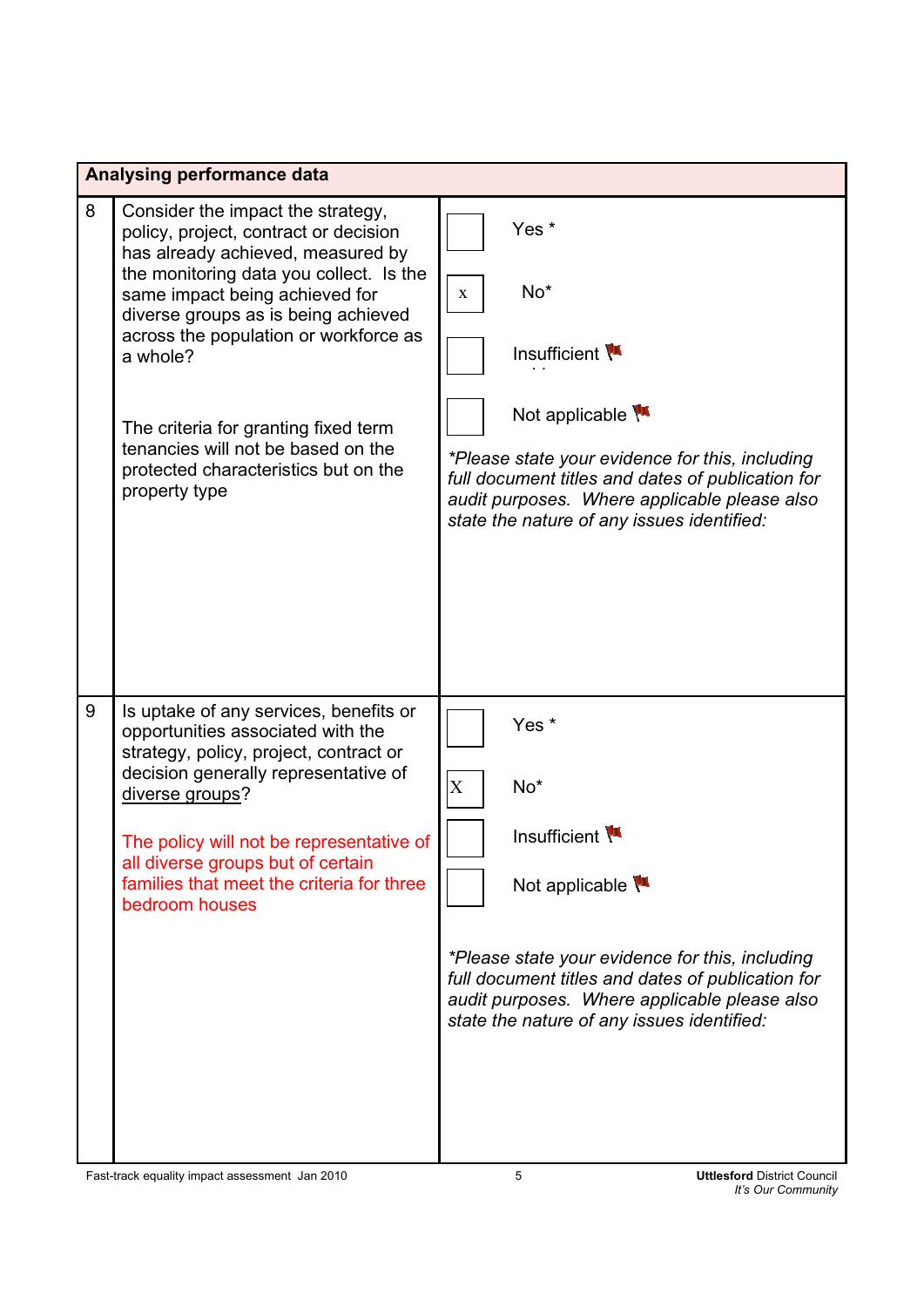|    | <b>Checking delivery arrangements</b>                                                                                                                                                                      |                                        |  |  |
|----|------------------------------------------------------------------------------------------------------------------------------------------------------------------------------------------------------------|----------------------------------------|--|--|
| 10 | You now need to check the accessibility of your delivery arrangements against the<br>requirements below. Click on the hyperlinks for more detailed guidance about the<br>minimum criteria you should meet. |                                        |  |  |
|    | If assessing a proposed strategy, policy, project, contract or decision, indicate 'Yes' if you<br>anticipate compliance by launch of implementation.                                                       |                                        |  |  |
|    |                                                                                                                                                                                                            | $No$ $M \rightarrow N/A$<br><b>Yes</b> |  |  |
|    | The <b>premises</b> for delivery are accessible to all.                                                                                                                                                    | X                                      |  |  |
|    | Consultation mechanisms are inclusive of all.                                                                                                                                                              | X                                      |  |  |
|    | Participation mechanisms are inclusive of all.                                                                                                                                                             | X                                      |  |  |
|    | If you answered 'No' to any of the questions above please explain why giving details of<br>any legal justification.                                                                                        |                                        |  |  |
|    |                                                                                                                                                                                                            |                                        |  |  |
|    |                                                                                                                                                                                                            |                                        |  |  |
|    |                                                                                                                                                                                                            |                                        |  |  |
|    |                                                                                                                                                                                                            |                                        |  |  |
|    |                                                                                                                                                                                                            |                                        |  |  |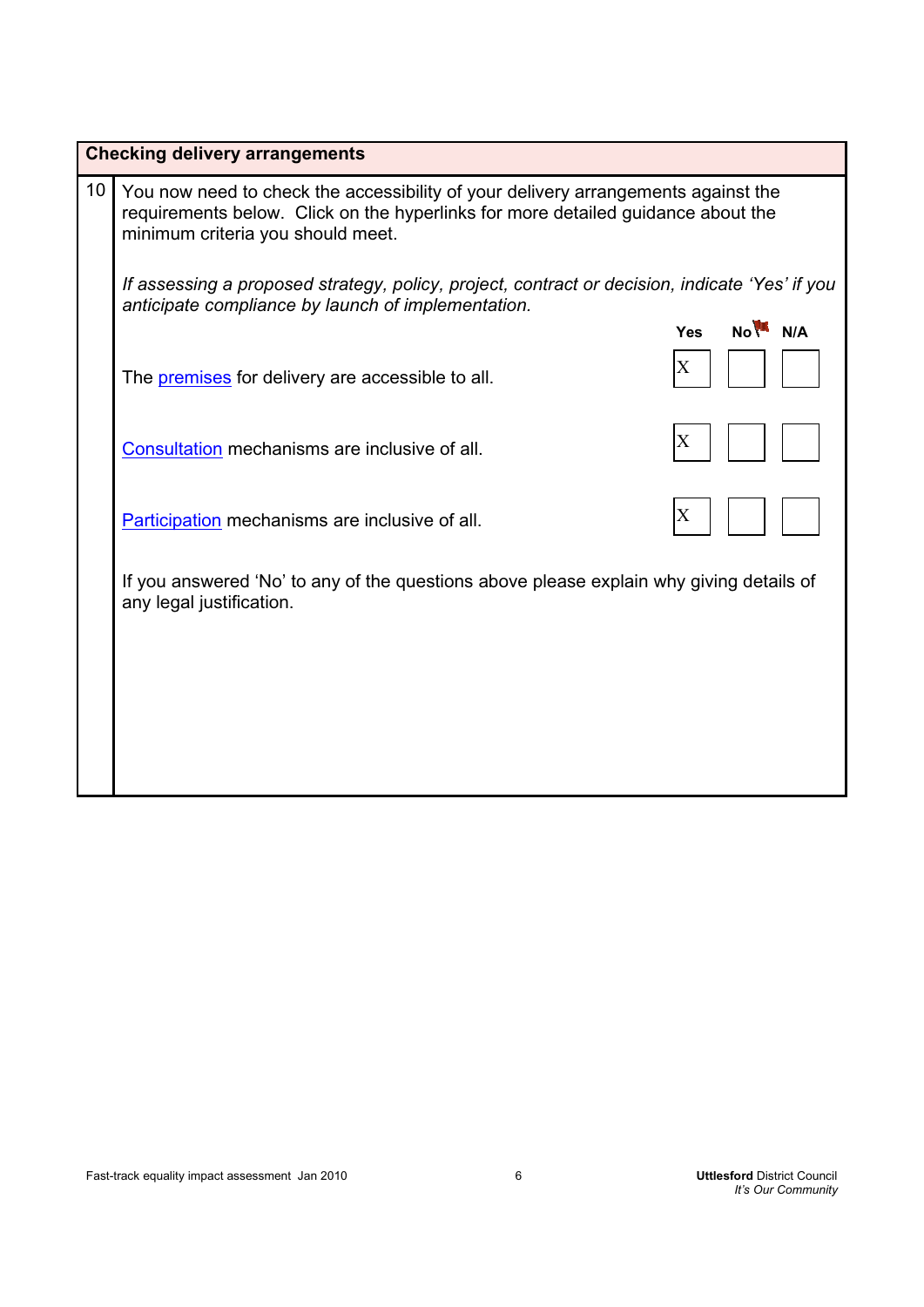|    | <b>Checking information and communication arrangements</b>                                                                                                                                                                                                                                                                                                                                                                                                                                                                                                                                                                                                                                                                                                                                             |                                                                                            |                                           |  |
|----|--------------------------------------------------------------------------------------------------------------------------------------------------------------------------------------------------------------------------------------------------------------------------------------------------------------------------------------------------------------------------------------------------------------------------------------------------------------------------------------------------------------------------------------------------------------------------------------------------------------------------------------------------------------------------------------------------------------------------------------------------------------------------------------------------------|--------------------------------------------------------------------------------------------|-------------------------------------------|--|
| 11 | You now need to check the accessiblity of your information and communication<br>arrangements against the requirements below. Click on the hyperlink for more detailed<br>guidance about the minimum criteria you should meet.                                                                                                                                                                                                                                                                                                                                                                                                                                                                                                                                                                          |                                                                                            |                                           |  |
|    | If assessing a proposed strategy policy, project, contract or decision, indicate 'Yes' if you<br>anticipate compliance by launch of implementation.                                                                                                                                                                                                                                                                                                                                                                                                                                                                                                                                                                                                                                                    |                                                                                            |                                           |  |
|    | Customer contact mechanisms are accessible to all.                                                                                                                                                                                                                                                                                                                                                                                                                                                                                                                                                                                                                                                                                                                                                     |                                                                                            | No <sup>V</sup><br>N/A<br><b>Yes</b><br>X |  |
|    | Electronic, web-based and paper information is accessible to all.                                                                                                                                                                                                                                                                                                                                                                                                                                                                                                                                                                                                                                                                                                                                      |                                                                                            | X                                         |  |
|    | Publicity campaigns are inclusive of all.                                                                                                                                                                                                                                                                                                                                                                                                                                                                                                                                                                                                                                                                                                                                                              |                                                                                            | X                                         |  |
|    | Images and text in documentation are representative and inclusive of                                                                                                                                                                                                                                                                                                                                                                                                                                                                                                                                                                                                                                                                                                                                   |                                                                                            | X                                         |  |
|    | all.<br>If you answered 'No' to any of the questions above please explain why, giving details of<br>any legal justification.                                                                                                                                                                                                                                                                                                                                                                                                                                                                                                                                                                                                                                                                           |                                                                                            |                                           |  |
|    | <b>Future Impact</b>                                                                                                                                                                                                                                                                                                                                                                                                                                                                                                                                                                                                                                                                                                                                                                                   |                                                                                            |                                           |  |
| 12 | Think about what your strategy, policy, project, contract or decision is aiming to achieve<br>over the long term and the ways in which it will seek to do this. This is your opportunity<br>to take a step back and consider the practical implementation of your strategy, policy,<br>project, contract or decision in the future. As well as checking that people from diverse<br>groups will not be inadvertently excluded from or disadvantaged by any proposed<br>activities, it is also an opportunity to think about how you can maximize your impact,<br>reach as many people as possible and really make a difference to the lives of everyone<br>in Uttlesford regardless of their background or circumstances.<br>Is it likely to inadvertently exclude or disadvantage any diverse groups? |                                                                                            |                                           |  |
|    | <b>No</b><br>X<br>$Yes * M$                                                                                                                                                                                                                                                                                                                                                                                                                                                                                                                                                                                                                                                                                                                                                                            | <b>OVERVIEW</b><br>70,000 residents<br>Demographic make up according to diverse<br>groups. |                                           |  |
|    | Insufficient evidence                                                                                                                                                                                                                                                                                                                                                                                                                                                                                                                                                                                                                                                                                                                                                                                  |                                                                                            |                                           |  |
|    | *Please state any potential issues<br>Identified.                                                                                                                                                                                                                                                                                                                                                                                                                                                                                                                                                                                                                                                                                                                                                      |                                                                                            |                                           |  |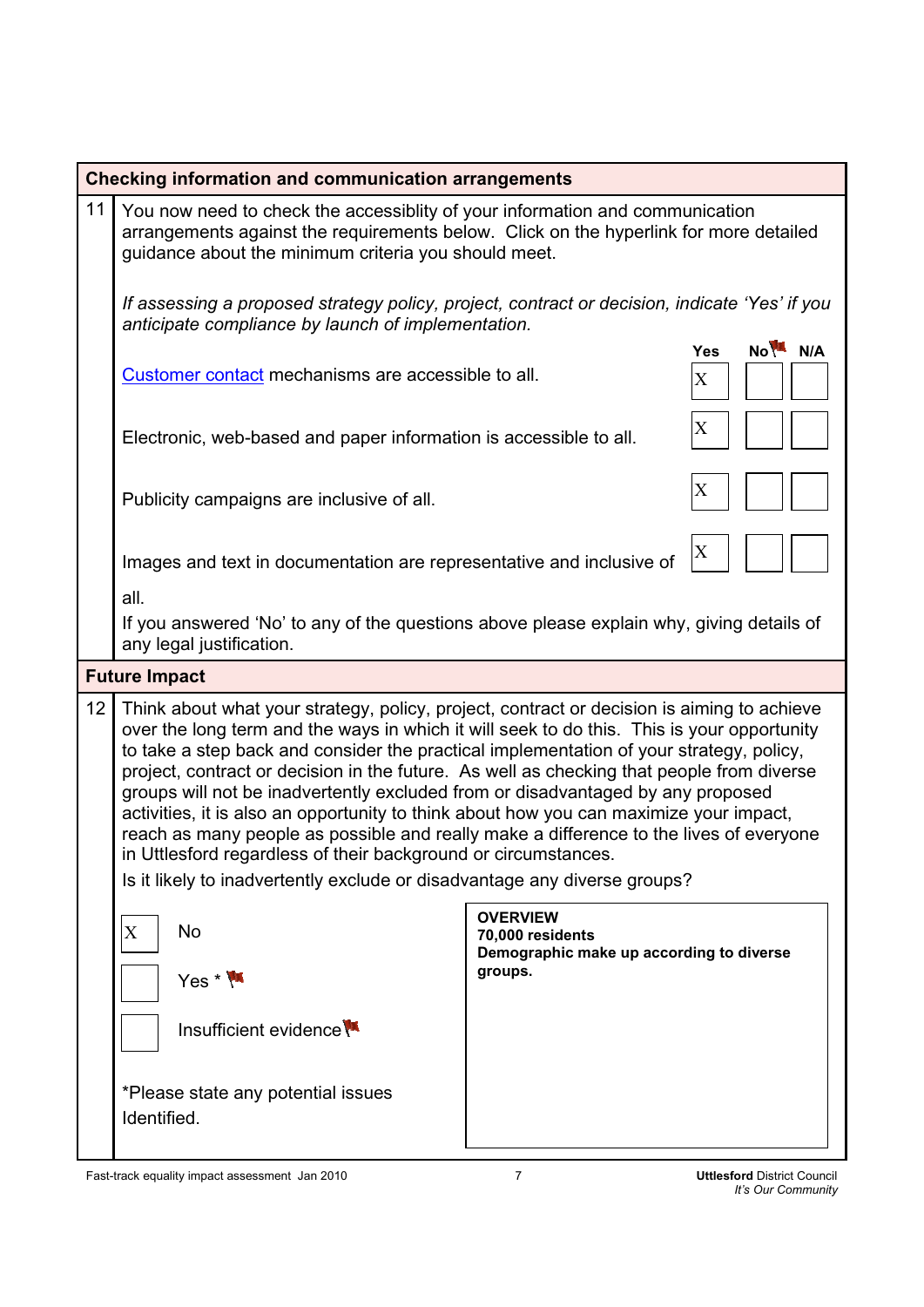|    | <b>Improvement actions</b>                                                                                     |                                                                                                                                                                                        |  |  |  |
|----|----------------------------------------------------------------------------------------------------------------|----------------------------------------------------------------------------------------------------------------------------------------------------------------------------------------|--|--|--|
| 13 | If your assessment has highlighted<br>any potential issues or red flags,<br>can these be easily addressed?     | Yes<br>$No*$<br>$\mathbf X$<br>Not applicable<br>*If Yes, please describe your proposed action/s,<br>intended impact, monitoring arrangements<br>implementation date and lead officer: |  |  |  |
|    | Making a judgement - conclusions and next steps                                                                |                                                                                                                                                                                        |  |  |  |
| 14 | Following this fast-track assessment, please confirm the following:                                            |                                                                                                                                                                                        |  |  |  |
|    | There are no inequalities<br>$\mathbf X$<br>identified that cannot be easily<br>addressed or legally justified | No further action required.<br>Complete this form and<br>implement any actions you<br>identified in Q13 above                                                                          |  |  |  |
|    | There is insufficient evidence to<br>make a robust judgement.                                                  | Additional evidence gathering<br>required (go to Q17 on Page 7<br>below).                                                                                                              |  |  |  |
|    | Inequalities have been identified<br>which cannot be easily addressed.                                         | Action planning required (go<br>to Q18 on Page 8 below).                                                                                                                               |  |  |  |
| 15 | If you have any additional comments to<br>make, please include here.                                           | $\overline{\text{X}}$<br>None                                                                                                                                                          |  |  |  |

| <b>Completion</b> |                                                                                                                   |                                                                       |
|-------------------|-------------------------------------------------------------------------------------------------------------------|-----------------------------------------------------------------------|
| 16                | Name and job title (Assessment lead<br>officer)                                                                   | Judith Snares - Housing Needs and Landlord<br><b>Services Manager</b> |
|                   | Name/s of any assisting officers and<br>people consulted during assessment:                                       | <b>Natalie Leatham</b>                                                |
|                   | Date:                                                                                                             | 16/11/2012                                                            |
|                   | Date of next review:                                                                                              | To be reviewed one year after the                                     |
|                   | For new strategies, policies, projects,<br>contracts or decisions this should be<br>one year from implementation. | implementation date                                                   |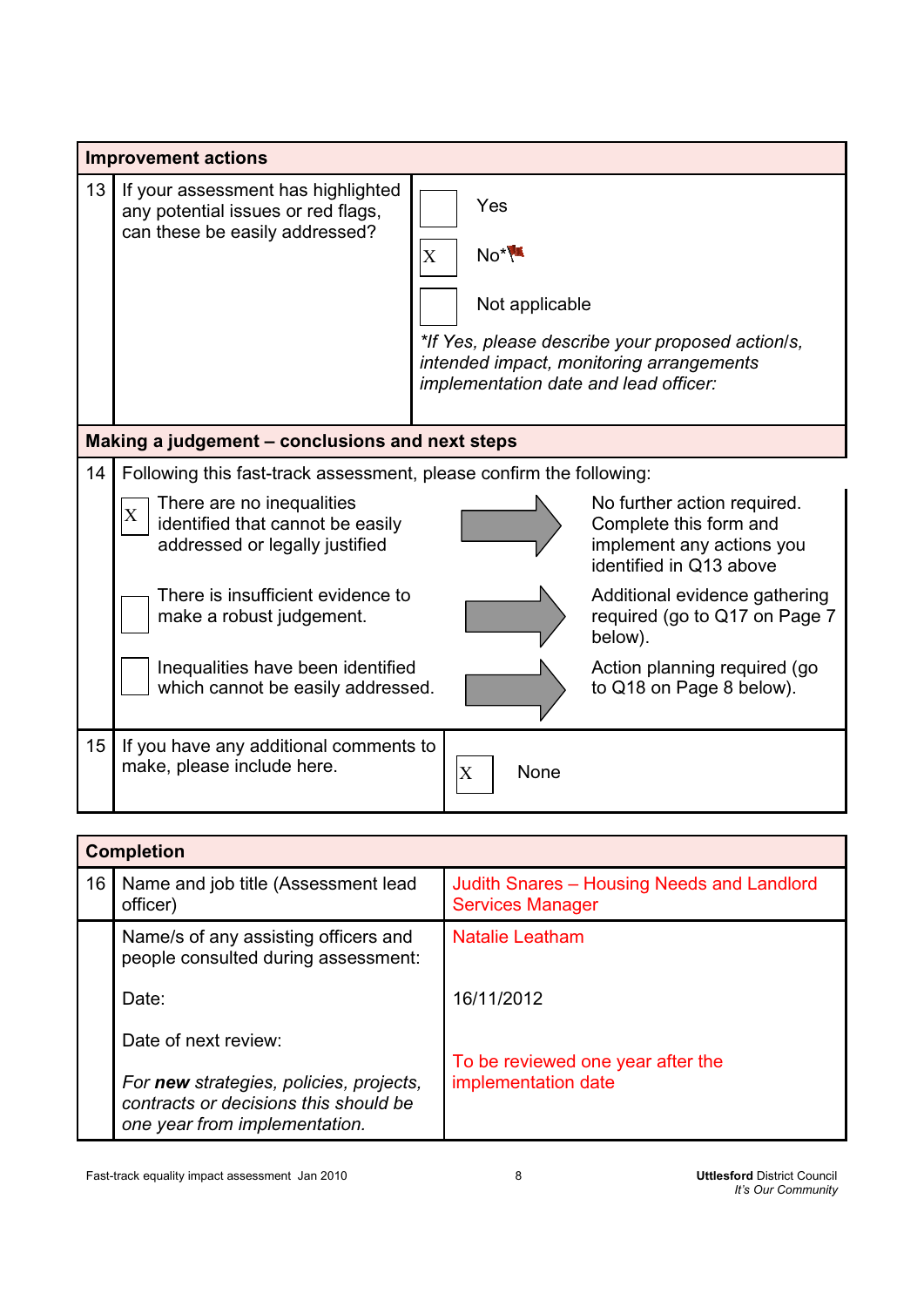**When completed, a copy of this form should be saved with the strategy, policy, project, contract or decision's file for audit purposes and in case it is requested under the Freedom of Information Act.** 

|    | Additional evidence gathering and action planning                                                                                                                                                                                                                                                            |                                                                                                                                                                                                                                                                                                                                                                                                                                             |  |  |
|----|--------------------------------------------------------------------------------------------------------------------------------------------------------------------------------------------------------------------------------------------------------------------------------------------------------------|---------------------------------------------------------------------------------------------------------------------------------------------------------------------------------------------------------------------------------------------------------------------------------------------------------------------------------------------------------------------------------------------------------------------------------------------|--|--|
| 17 | If your fast-track assessment indicated that complex issues or inequalities were<br>identified which could not be easily addressed, or you had insufficient evidence to<br>make a judgement, you need to undertake an additional evidence gathering and action<br>planning process. This is described below: |                                                                                                                                                                                                                                                                                                                                                                                                                                             |  |  |
|    | (a)                                                                                                                                                                                                                                                                                                          | Gather and analyse relevant additional evidence (which may include engagement<br>with diverse groups), to address gaps in your knowledge, enhance understanding of<br>the issues and inform options for addressing these. Additional evidence is likely to<br>include any or all of the following:                                                                                                                                          |  |  |
|    | П<br>ш<br>ш<br>$\blacksquare$<br>$\blacksquare$<br>П<br>ш                                                                                                                                                                                                                                                    | Data gathering<br>Demographic profiles of Uttlesford<br>Data about the physical environment, e.g. housing market, workforce, employment,<br>education and learning provision, transport, spatial planning and public spaces<br>Results of local needs analysis<br><b>Results of staff surveys</b><br>Research reports on the needs/experience of diverse groups<br>National best practice/guidance<br>Benchmarking with other organisations |  |  |
|    | П<br>ш<br>П<br>П<br>П                                                                                                                                                                                                                                                                                        | <b>Consultation and involvement</b><br>Existing consultation findings that may provide insight into the issues<br>New, specially commissioned engagement with diverse groups<br>Expert views of stakeholders/employers organisations representing diverse groups<br>Advice from experts or national organisations<br>Specialist staff/in-house expertise.                                                                                   |  |  |
|    | (b)                                                                                                                                                                                                                                                                                                          | For advice on evidence gathering or engagement with diverse groups please contact<br>your departmental equality lead officer. Discuss any proposed consultation with your<br>departmental equality lead officer to ensure it is coordinated with related exercises<br>across the Council as a whole.                                                                                                                                        |  |  |
|    | (c)                                                                                                                                                                                                                                                                                                          | Use your evidence gathering, analysis and engagement with diverse groups to<br>develop options for addressing inequalities or unmet need, consulting with relevant<br>management teams, Members, strategic groups/partners where necessary to<br>confirm proposed actions and resource issues.                                                                                                                                              |  |  |
|    | (d)                                                                                                                                                                                                                                                                                                          | When options for addressing any issues are agreed, if these cannot be implemented<br>immediately integrate them into the appropriate service plan/strategic plan/multi-<br>agency strategy, so that it is clear how they will be delivered, when they will be<br>delivered, by whom and how this will be monitored.                                                                                                                         |  |  |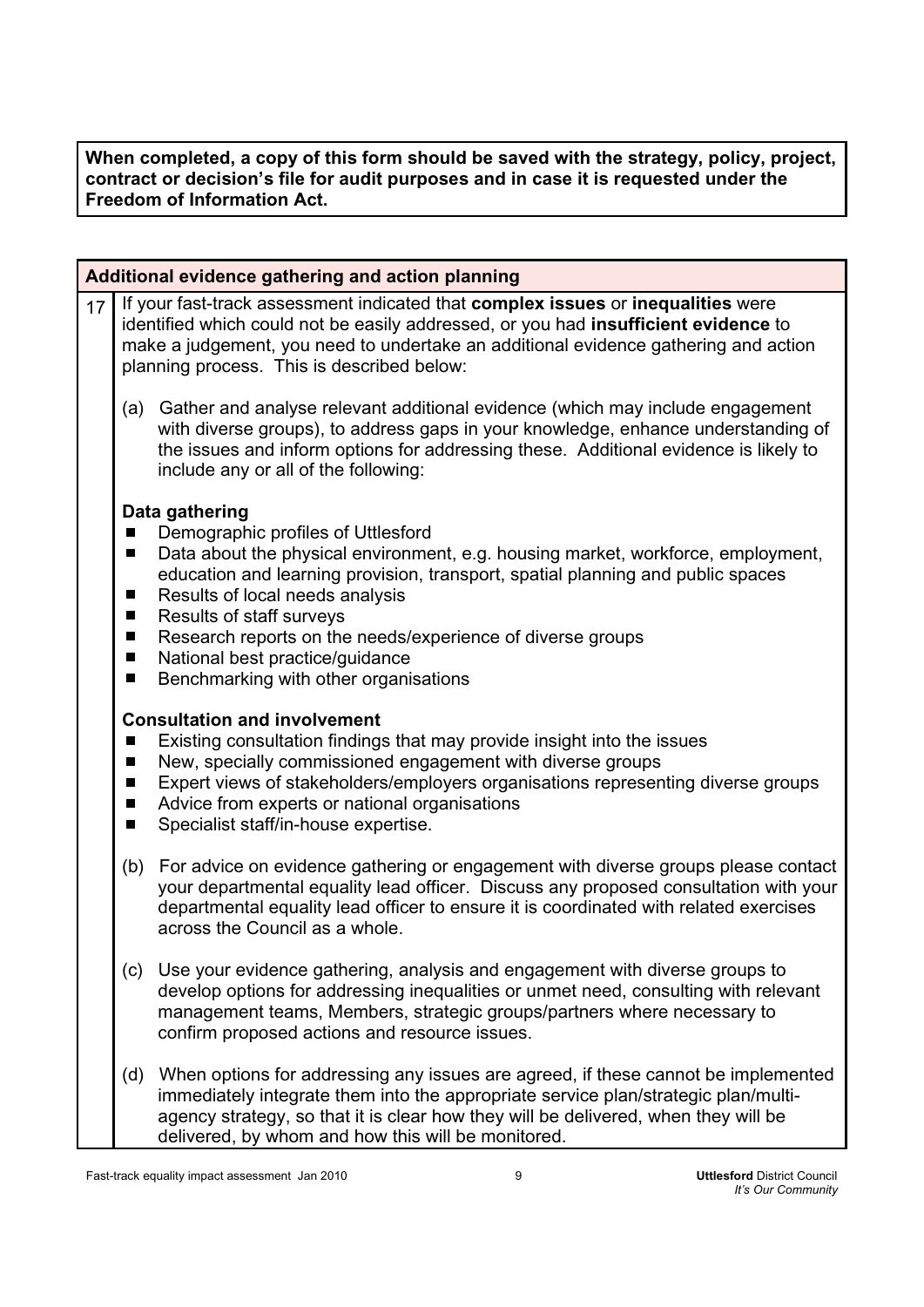| Identify how the continuing implementation and impact of the strategy, policy,<br>(e)<br>project, contract or decision on diverse groups in Uttlesford will be monitored.                |
|------------------------------------------------------------------------------------------------------------------------------------------------------------------------------------------|
| (f)<br>Having gathered evidence re-evaluate this assessment.                                                                                                                             |
| Following completion of the above, please confirm the following:<br>(g)                                                                                                                  |
| 18<br>The conclusions and agreed proposals:                                                                                                                                              |
| The policy is still in consultation and will be delivered to the Housing Board and Cabinet<br>November 2012                                                                              |
| Summary of evidence gathered, including any internal and external consultation<br>(please include full document titles and dates of publication and consultation for<br>audit purposes): |
| <b>West Essex Teanancy Strategy</b>                                                                                                                                                      |
| Legal                                                                                                                                                                                    |
| <b>Housing Board</b>                                                                                                                                                                     |
| <b>RSL Partners</b>                                                                                                                                                                      |
| Homelessness partnership                                                                                                                                                                 |
| Housing Act 1996 as amended as amended by the homelessness act 2002                                                                                                                      |
| Choice based lettings guidance code of guidance 2008. Statatury guidance on the<br>allocation of social housing 2009.                                                                    |
| <b>Relevant Case Law</b>                                                                                                                                                                 |
| Consultation through – Tenant forum, Housing Board, Website, Oppenday consultation<br>event                                                                                              |
| Date proposals to be implemented and lead officer:                                                                                                                                       |
| To be approved by Housing Board and Cabinet will be implemented by 1 <sup>st</sup> April 2012 -<br><b>Judith Snares</b>                                                                  |
| Where implementation is not immediate, please state in which service plan or<br>strategy the proposed actions will be integrated:                                                        |
| To be implemented after final approval from the Housing Board and Cabinet.                                                                                                               |
| Monitor arrangements (please include full details for audit purposes):                                                                                                                   |
| Continue to monitor through performance indicators and as previously mentioned.                                                                                                          |
|                                                                                                                                                                                          |
|                                                                                                                                                                                          |
| <b>Additional Comments</b>                                                                                                                                                               |

Council

*It's Our Community*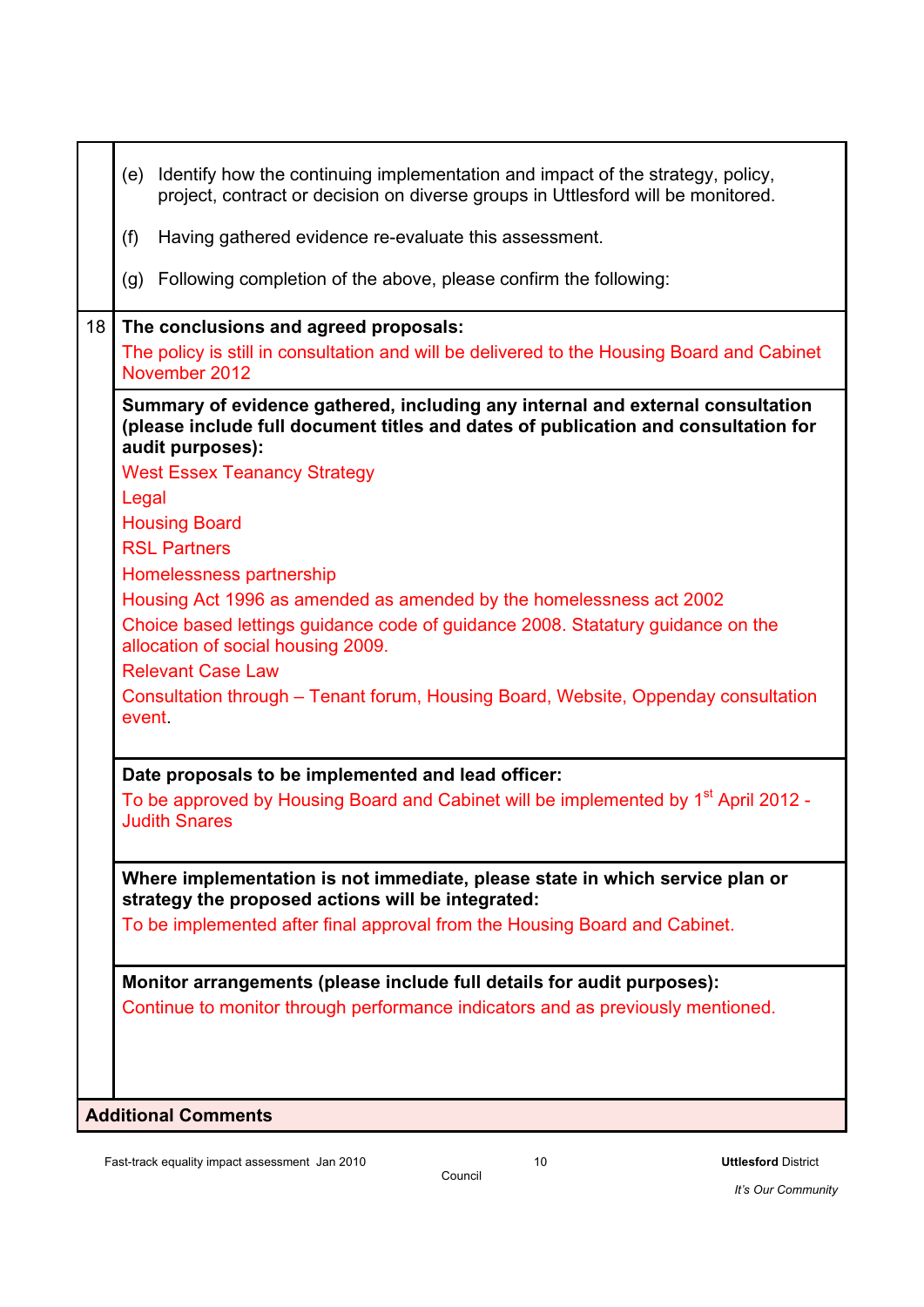| 19                                                                                                                                                                                                             | If you have any additional comments to<br>make, please include here: | None<br>$\boldsymbol{\mathrm{X}}$                                      |  |
|----------------------------------------------------------------------------------------------------------------------------------------------------------------------------------------------------------------|----------------------------------------------------------------------|------------------------------------------------------------------------|--|
|                                                                                                                                                                                                                | <b>Completion</b>                                                    |                                                                        |  |
| 20                                                                                                                                                                                                             | <b>Name and job title (Lead Officer):</b>                            | Judith Snares - Housing Needs and<br><b>Landlord Services Manager.</b> |  |
|                                                                                                                                                                                                                | Name/s of other assisting officers:                                  | Natalie Leatham.                                                       |  |
|                                                                                                                                                                                                                | Date:                                                                | 16/11/2012                                                             |  |
|                                                                                                                                                                                                                | Date of next review (if any):                                        | <b>Reviewed 01/4/2014</b>                                              |  |
| When completed, a copy of this form should be saved with the strategy, policy, project,<br>contract or decision's file for audit purposes and in case it is requested under the Freedom of<br>Information Act. |                                                                      |                                                                        |  |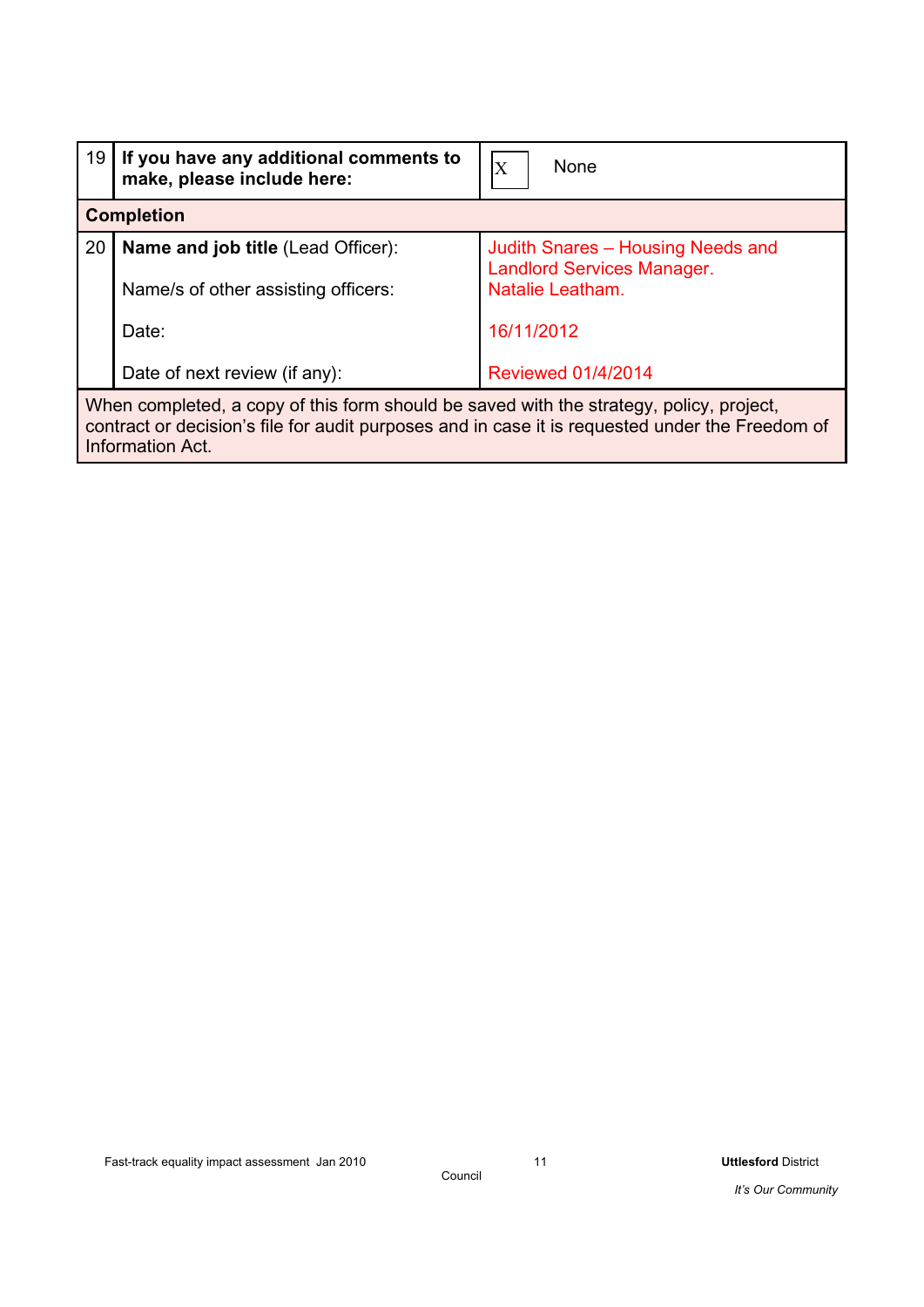# **The relevance test**

Use the quick guide below to decide whether or not your strategy, policy, project, contract or decision is relevant to equality:



If you are not sure whether your strategy, project or decision is relevant to equality, ask , a member of the Council's Equality Standard Working Group Officer for advice. Tel.

Council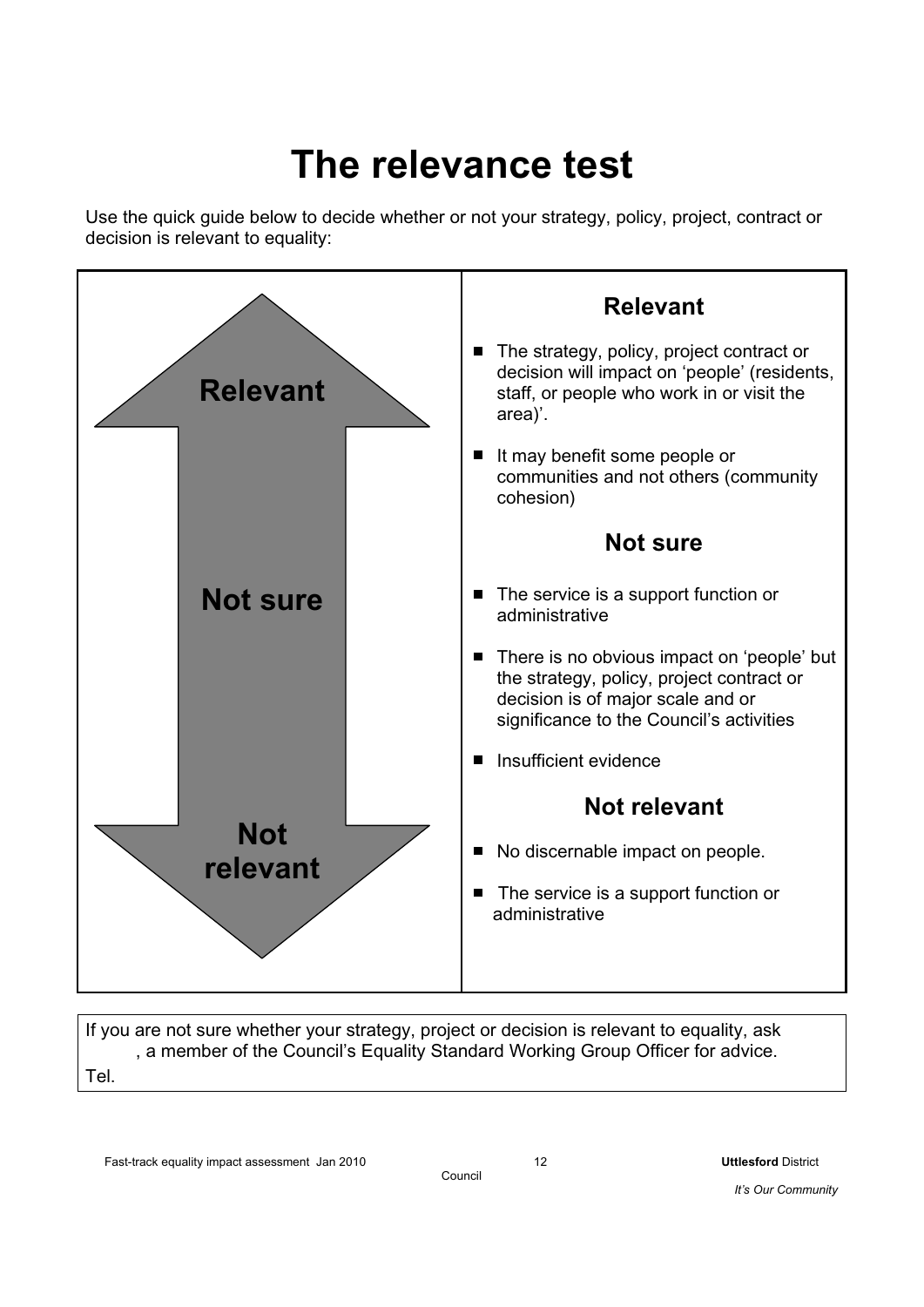#### **Ensuring your premises for delivery are easily accessible**

**In order to ensure that your premises for delivery are accessible to disabled customers and staff, older people and people with small children you should comply with the principles of accessible design summarised below.** 

In some cases, and for legitimate reasons, this may not be possible. Where this is the case you can still ensure your premises are accessible if you make appropriate reasonable adjustments. For guidance on reasonable adjustments see the 'Key contacts' section at the foot of this page.

#### **Level access**

Is there level access into and inside your premises? This means no steps, steep slopes or lips on doorways.

#### **Ramp or lift**

If there are steps, can you fit a ramp or install a lift so disabled customers and staff and parents with pushchairs can get in? To be safe ramps must:

- $\blacksquare$  Have a gradient of 1:20 or less
- $\blacksquare$  Have a handrail
- Be firmly fixed to the ground

#### **Bell or buzzer and alarms**

Can you install a bell or buzzer outside and go out to disabled customers or staff when they ring? Do you have a visual as well as audible alarm?

#### **Door handles**

Are door handles easy to grip and easy to reach for customers or staff who are wheelchair users?

- Use an easy grip handle in a contrasting colour
- Install a magnetic device to hold doors open
- $\blacksquare$  Are door locks easy to handle (not fiddly)?

#### **Doormats**

Are any doormats flush with the floor? Avoid bristle matting – it can be difficult for customers or staffs who are wheelchair users.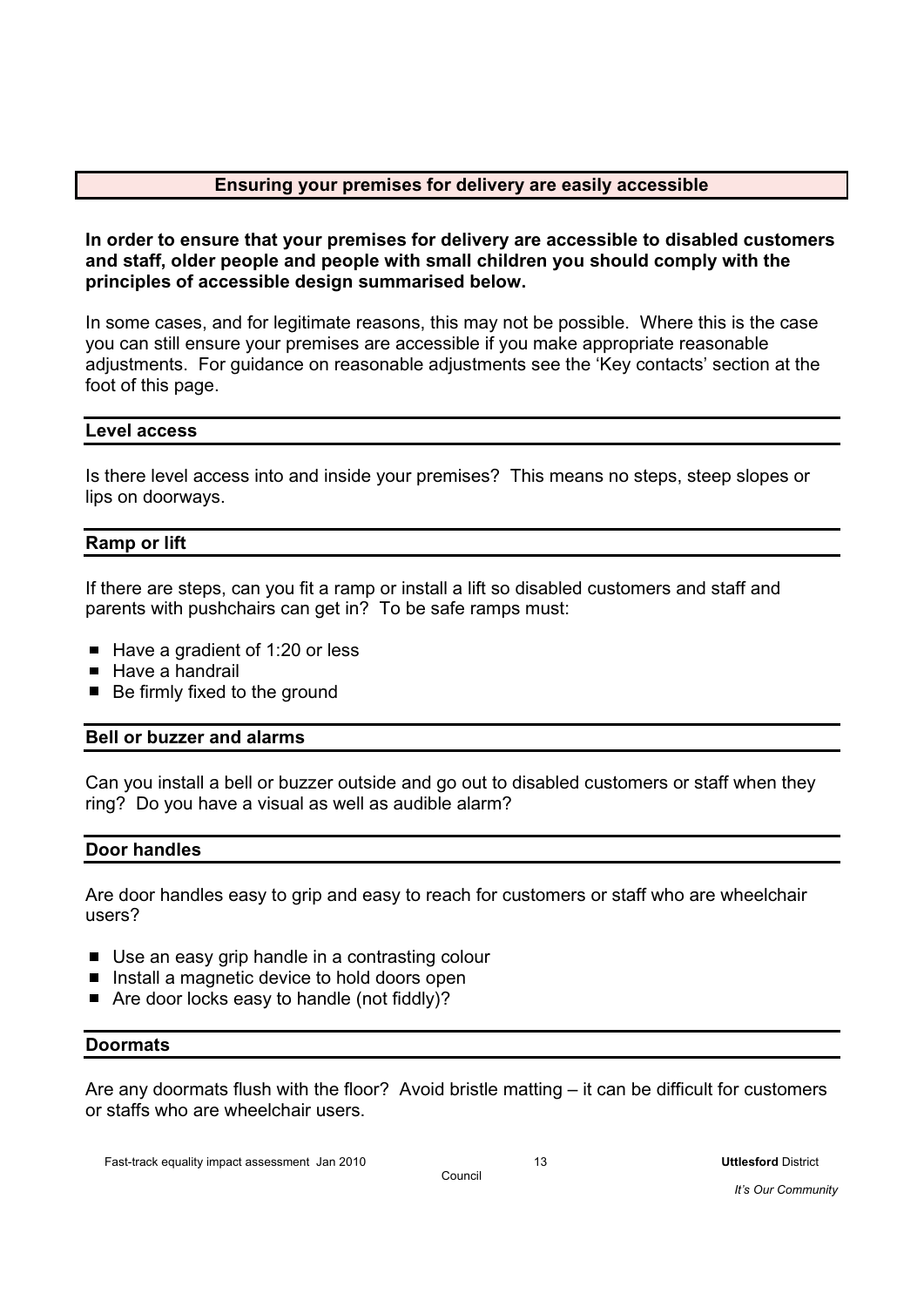#### **Colour contrast**

Is there a colour contrast between your floors, walls, ceilings and doors? Use matt paint in contrasting colours or different tones.

#### **Corridors and aisles**

Are corridors and aisles clear enough for a wheelchair or pushchair to pass through?

#### **Seating**

Is there somewhere to sit down if customers or staffs have to queue or wait?

- $\blacksquare$  Have seating with and without armrests, if possible.
- Leave space for a wheelchair user to pull up alongside a seated companion.

#### **Height**

Are all key facilities on the main floor? Are popular products on a mid-height shelf, and easy to reach from a wheelchair? Provide a lap tray or clipboard if a lower counter section is not available.

#### **Lighting**

Is it easy for visually impaired customers or staff to see everything they need to?

- Make sure your premises are well lit.
- Mark corners, steps and counter edges with high visibility tape so they can be easily seen.
- Keep highly reflective surfaces away from signs to avoid glare.

#### **Guide dogs**

If you normally ban animals, you should consider relaxing this for assistance dogs. Remember, it is not just visually impaired people who use assistance dogs.

#### **Signs and labels**

Are signs and labels short and easy to read? Are Induction loops available?

- Use large clear text (for example, 24-point test for shelf bar labels)
- Use contrasting colours (for example, black text on a white or yellow background
- Make sure signs are at a suitable height.

Use visual or picture symbols as well as words, if appropriate.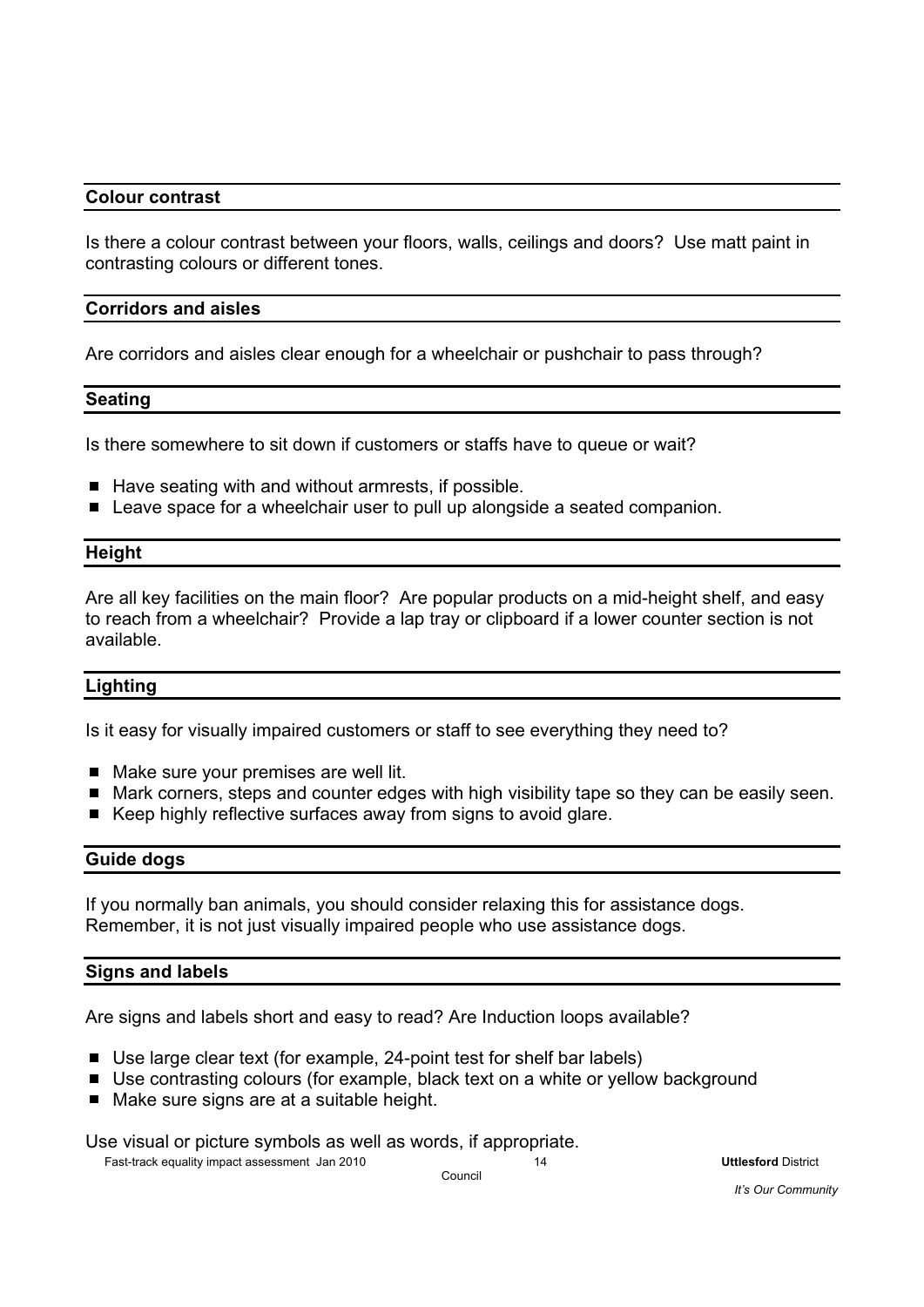# Key contacts

For further advice or information please contact Sue Locke, a member of the Council's Equality Standard Working Group Officer.

Email: slocke@uttlesford.gov.uk Telephone: 01799 510 537 Text phone: 18001

Alternatively, contact your Divisional Equality Lead Officer:

| <b>Division/Services</b> | <b>Head of Division/Services</b> | Tel. No. |
|--------------------------|----------------------------------|----------|
|                          |                                  |          |
|                          |                                  |          |
|                          |                                  |          |
|                          |                                  |          |
|                          |                                  |          |
|                          |                                  |          |
|                          |                                  |          |
|                          |                                  |          |
|                          |                                  |          |
|                          |                                  |          |
|                          |                                  |          |
|                          |                                  |          |